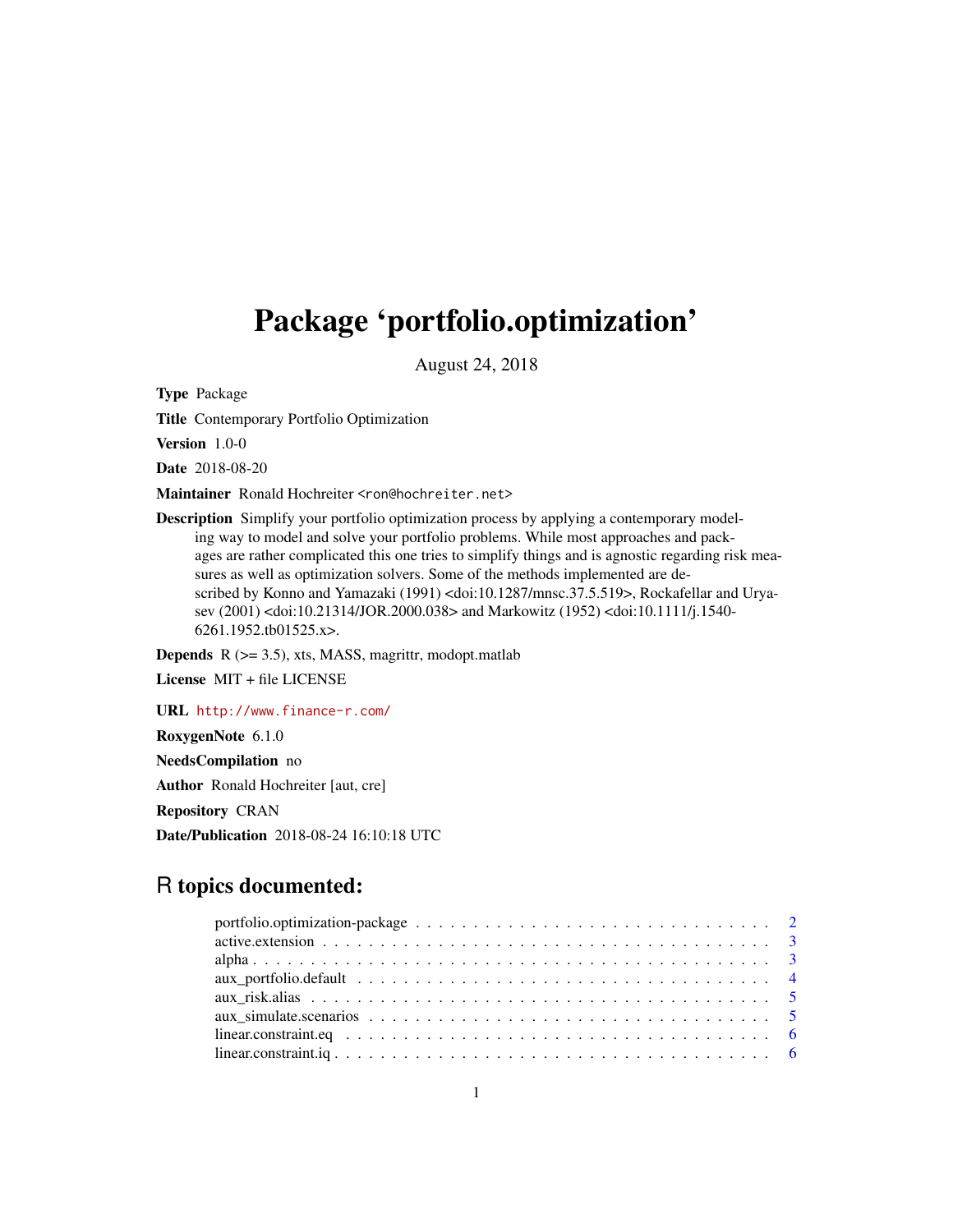<span id="page-1-0"></span>

|       | $sp100w17av30s$ 19 |    |
|-------|--------------------|----|
|       |                    |    |
| Index |                    | 21 |

portfolio.optimization-package

*Contemporary Portfolio Optimization*

#### Description

Simplify your portfolio optimization process by applying a contemporary modeling way to model and solve your portfolio problems. While most approaches and packages are rather complicated this one tries to simplify things and is agnostic regarding risk measures as well as optimization solvers. Some of the methods implemented are described by Konno and Yamazaki (1991) <doi:10.1287/mnsc.37.5.519>, Rockafellar and Uryasev (2001) <doi:10.21314/JOR.2000.038> and Markowitz (1952) <doi:10.1111/j.1540- 6261.1952.tb01525.x>.

#### Author(s)

Ronald Hochreiter, <ronald@hochreiter.net>

## References

<http://www.finance-r.com/>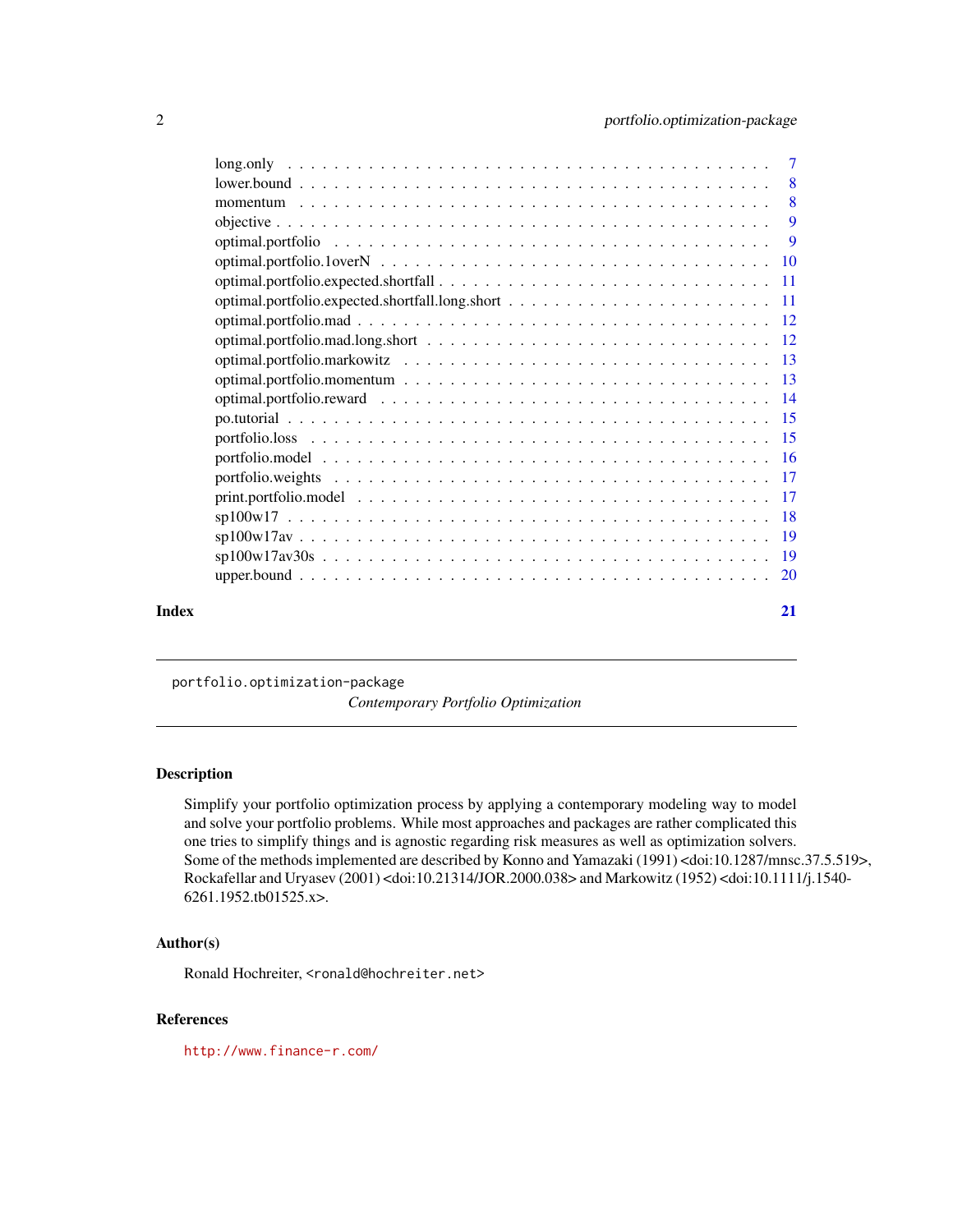#### <span id="page-2-0"></span>active.extension 3

# See Also

Useful links:

• <http://www.finance-r.com/>

active.extension *Enable active extension portfolios*

# Description

active.extension adds corresponding long/short constraints for a diverse set of active extension portfolios (e.g. 130/30 portfolios)

## Usage

active.extension(model, up = 130, down = 30)

## Arguments

| model | the portfolio.model to activate |
|-------|---------------------------------|
| up    | percentage long (e.g. $130$ )   |
| down  | percentage short (e.g. $30$ )   |

#### Value

portfolio.model with active extension enabled

#### Author(s)

Ronald Hochreiter, <ronald@algorithmic.finance>

alpha *Set new alpha of a portfolio.model*

## Description

alpha sets a new alpha for VaR and Expected Shortfall

## Usage

```
alpha(model, alpha)
```
#### Arguments

| model | the portfolio. model to be changed     |
|-------|----------------------------------------|
| alpha | the value alpha (between $0$ and $1$ ) |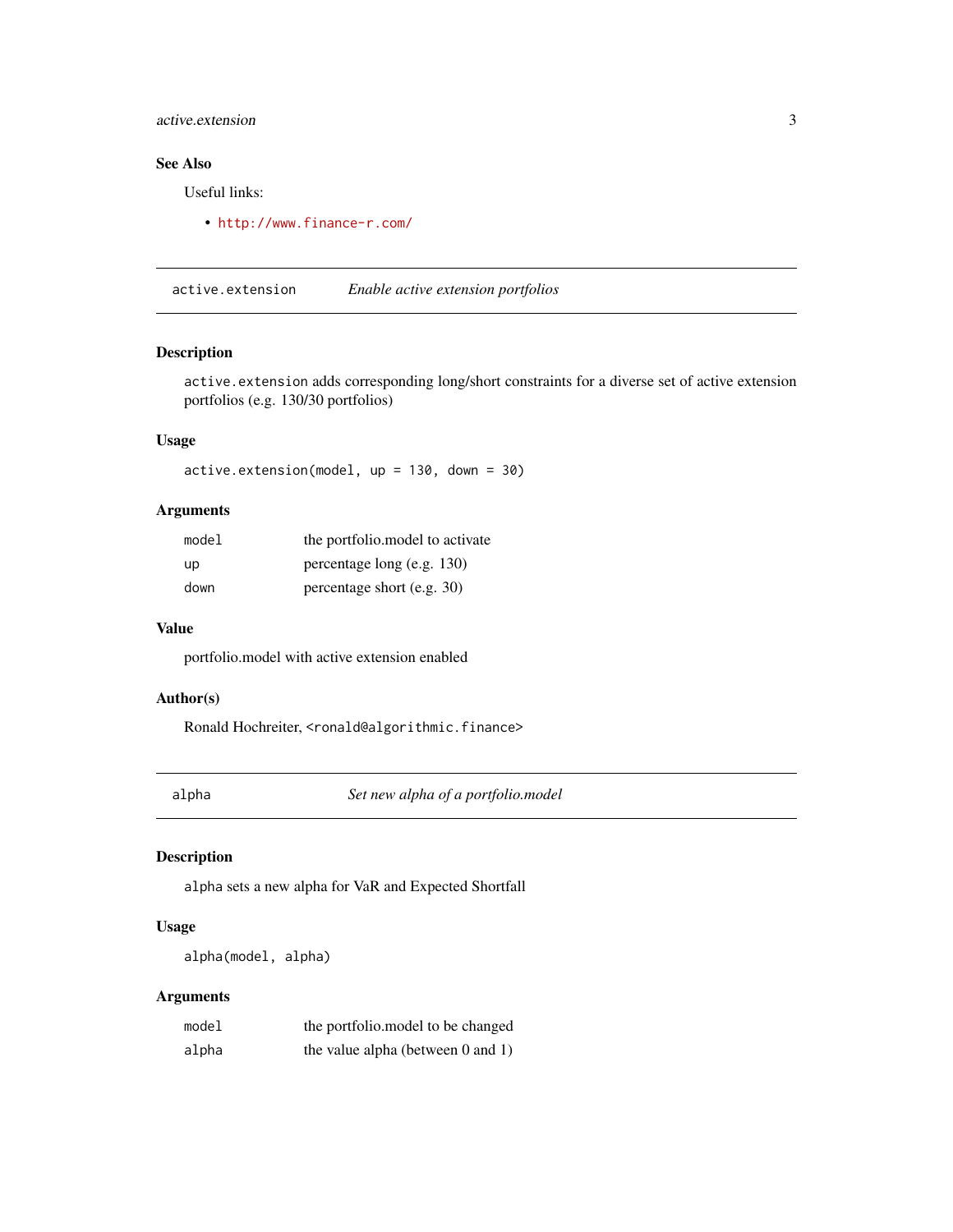# <span id="page-3-0"></span>Value

the adapted portfolio.model

## Author(s)

Ronald Hochreiter, <ronald@algorithmic.finance>

#### Examples

```
data(sp100w17av30s)
model <- optimal.portfolio(scenario.set)
cvar95 <- optimal.portfolio(objective(model, "expected.shortfall"))
cvar90 <- optimal.portfolio(alpha(cvar95, 0.1))
```
aux\_portfolio.default *Set portfolio.model default values*

#### Description

aux\_portfolio.default sets portfolio.model default values

#### Usage

```
aux_portfolio.default(model)
```
# Arguments

model the portfolio.model to be reset

#### Value

a portfolio.model with all default values set

## Author(s)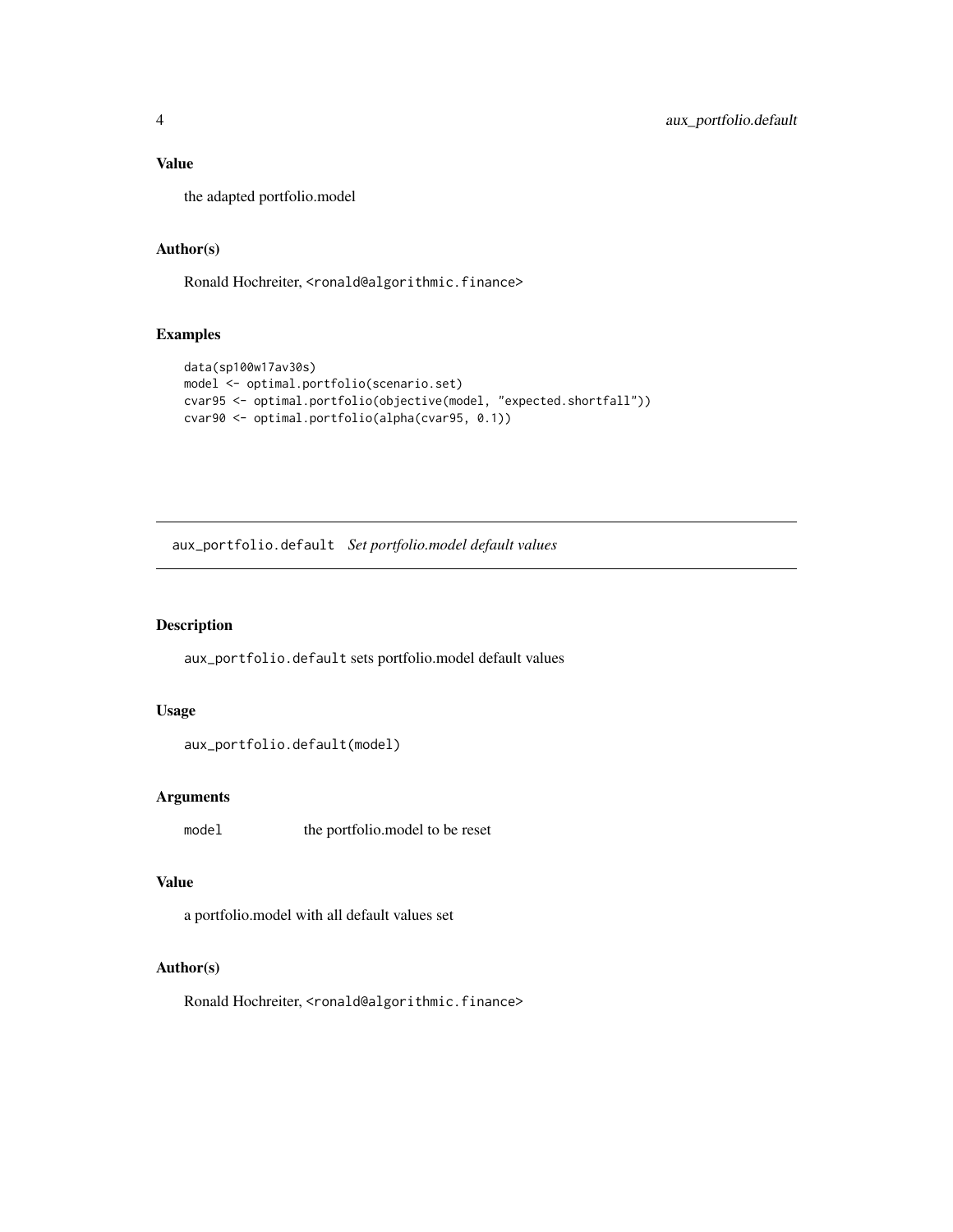<span id="page-4-0"></span>aux\_risk.alias *Convert risk alias names to internal names*

#### Description

aux\_risk.alias converts risk alias names to internal names

#### Usage

```
aux_risk.alias(risk)
```
## Arguments

risk the risk name to be standardized

#### Value

the standardized risk name (if any)

#### Author(s)

Ronald Hochreiter, <ronald@algorithmic.finance>

```
aux_simulate.scenarios
```
*Simulate a multivariate-normal scenario.set*

# Description

aux\_simulate.scenarios simulates a scenario.set given a mean vector and a covariance matrix using mvrnorm of the MASS package

#### Usage

```
aux_simulate.scenarios(mu, Sigma, n = 1000, seed = 280277)
```
#### Arguments

| mu    | mean vector of asset returns                   |
|-------|------------------------------------------------|
| Sigma | covariance matrix of asset returns             |
| n     | number of scenarios to simulate (default 1000) |
| seed  | random number seed (default 280277)            |

## Value

A scenario set 'simulation' with mean 'mu' and covariance 'Sigma'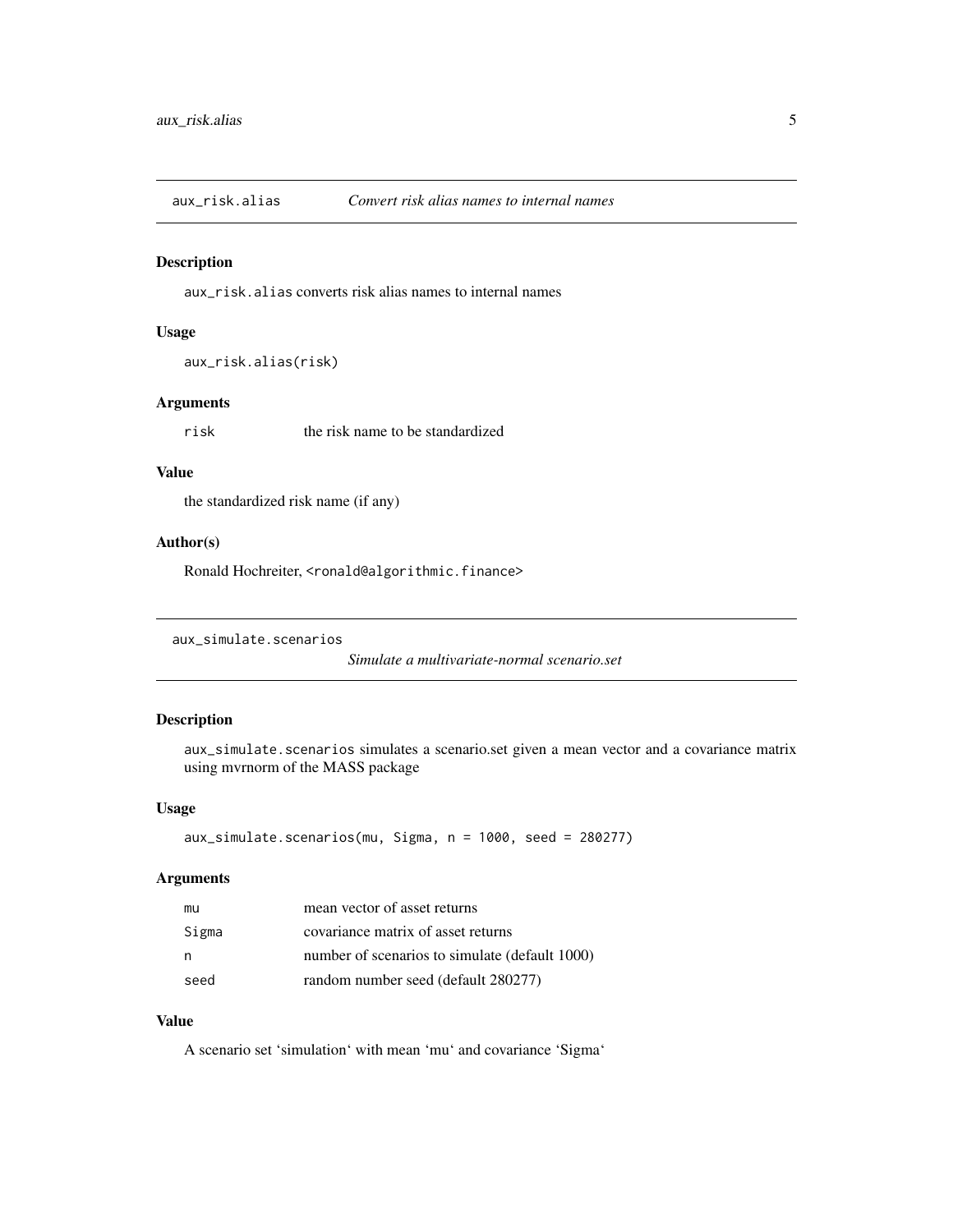#### <span id="page-5-0"></span>Author(s)

Ronald Hochreiter, <ronald@algorithmic.finance>

linear.constraint.eq *Create or update a vector-based linear equality constraint set*

## Description

linear.constraint.eq creates a vector-based linear equality constraint: Aeq(range) \* factors == beq

## Usage

```
linear.constraint.eq(constraints.linear, range, beq, factors = NULL)
```
#### Arguments

constraints.linear the current set of equality constraints range the range of the variables to set (default 1 if factors is NULL) beq right-hand side scalar factors values to set for each variable in the given range

#### Value

the new (updated) set of equality constraints

#### Author(s)

Ronald Hochreiter, <ronald@algorithmic.finance>

linear.constraint.iq *Create or update a vector-based linear inequality constraint set*

#### Description

linear.constraint.iq creates a vector-based linear inequality constraint: Aeq(range) \* factors  $=$  beq

#### Usage

```
linear.constraint.iq(constraints.linear, range, b, factors = NULL,
  leq = TRUE)
```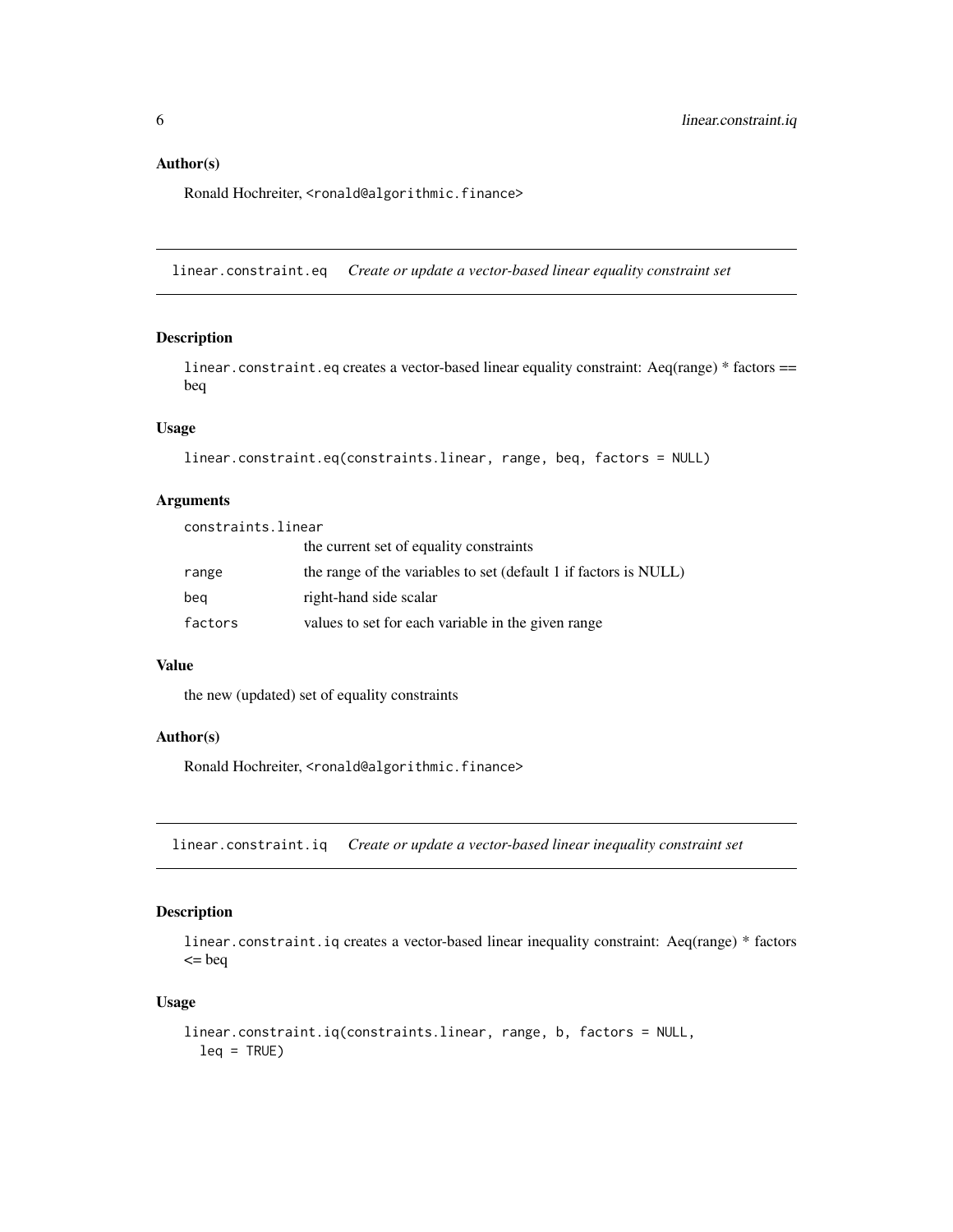#### <span id="page-6-0"></span>long.only 7 and 2008 10 minutes and 2008 10 minutes and 2008 10 minutes and 2008 10 minutes and 2008 10 minutes

# Arguments

| constraints.linear |                                                                  |  |
|--------------------|------------------------------------------------------------------|--|
|                    | the current set of inequality constraints                        |  |
| range              | the range of the variables to set (default 1 if factors is NULL) |  |
| b                  | right-hand side scalar                                           |  |
| factors            | values to set for each variable in the given range               |  |
| lea                | if false then the sign of the constraint will be inversed        |  |

## Value

the new (updated) set of inequality constraints

#### Author(s)

Ronald Hochreiter, <ronald@algorithmic.finance>

long.only *Disable active extension portfolios*

## Description

long.only switches a portfolio.model back to long-only by disabling the active extension

# Usage

```
long.only(model)
```
## Arguments

model the portfolio.model to deactivate active extensions

# Value

portfolio.model with active extension disabled

#### Author(s)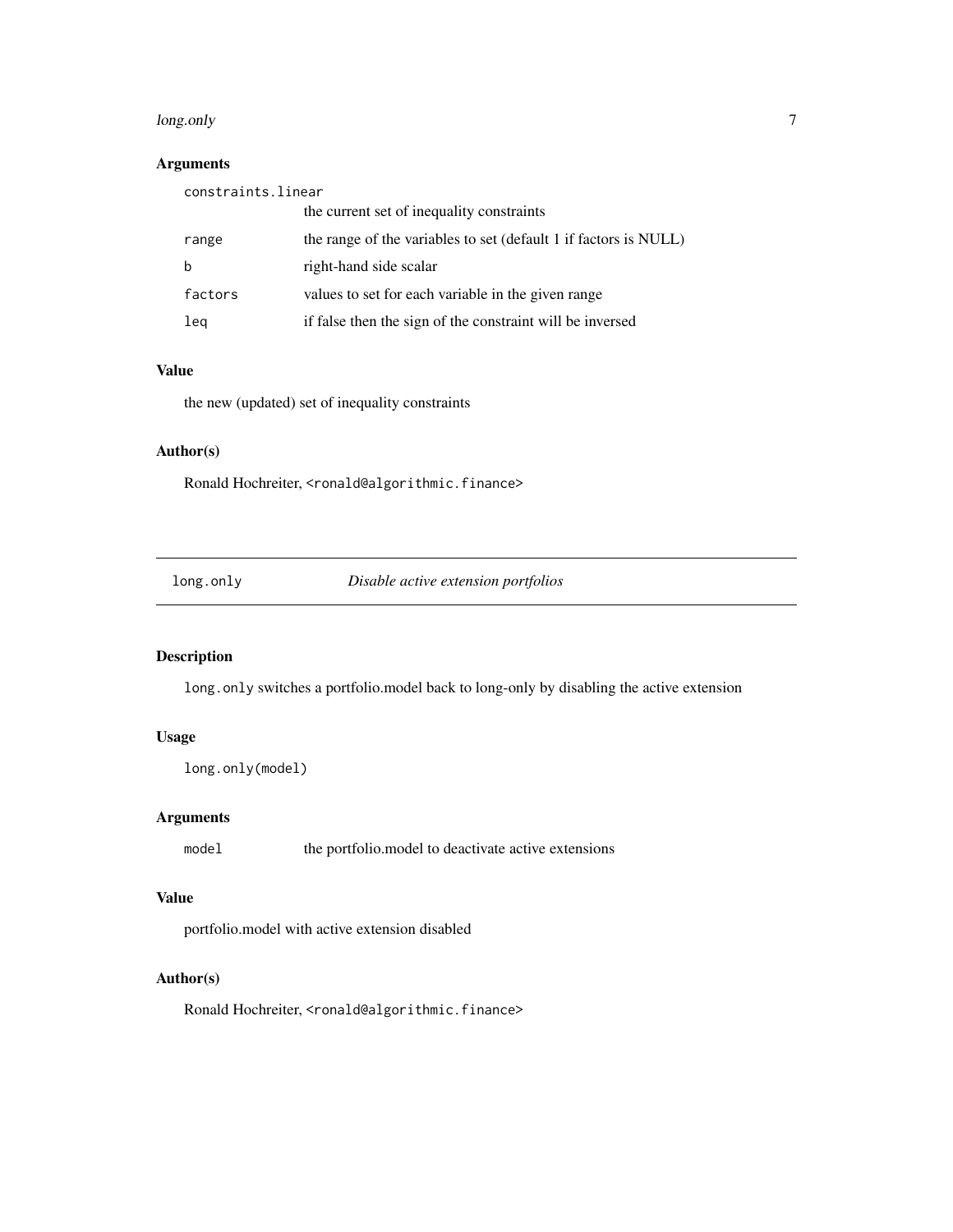<span id="page-7-0"></span>

#### Description

lower.bound sets lower bounds on assets within a portfolio.model

#### Usage

 $lower.bound(model, v1 = NULL, v2 = NULL)$ 

## Arguments

| model | the portfolio, model to adapt the lower bounds                           |
|-------|--------------------------------------------------------------------------|
| ν1    | either one lower bound or lower bounds for all assets                    |
| v2    | if not empty then v1 contains the positions (or names) and v2 the bounds |

## Value

portfolio.model with new lower bounds

## Author(s)

Ronald Hochreiter, <ronald@algorithmic.finance>

| momentum | Set momentum parameters for a portfolio.model |
|----------|-----------------------------------------------|
|----------|-----------------------------------------------|

#### Description

momentum sets a new alpha for VaR and Expected Shortfall

#### Usage

```
momentum(model, n_momentum, n_momentum.short = NULL)
```
#### Arguments

| model            | the portfolio. model to be changed |
|------------------|------------------------------------|
| n momentum       | amount of momentum assets long     |
| n momentum.short |                                    |

amount of momentum assets short

# Value

the adapted portfolio.model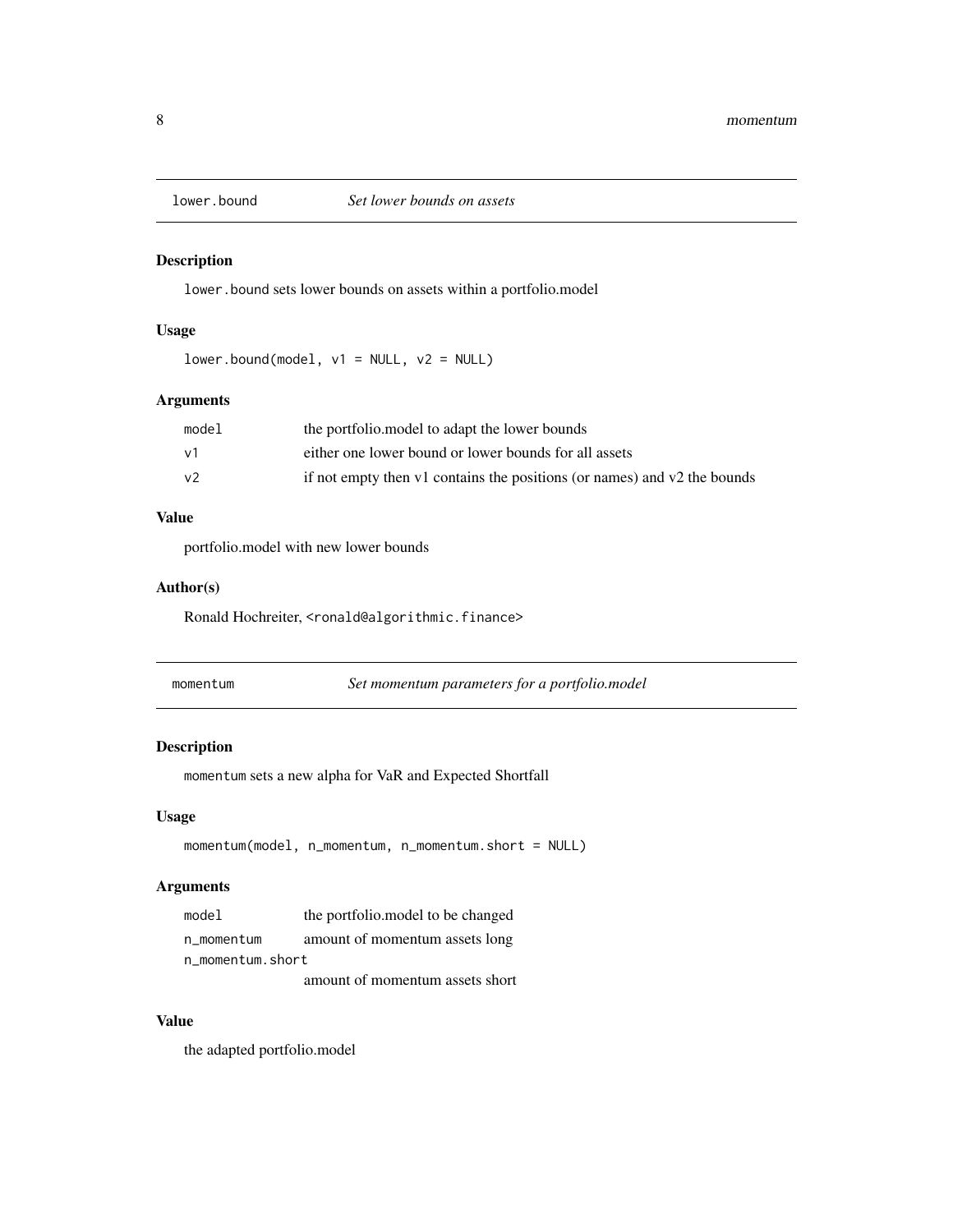#### <span id="page-8-0"></span>objective the set of the set of the set of the set of the set of the set of the set of the set of the set of th

## Author(s)

Ronald Hochreiter, <ronald@algorithmic.finance>

objective *Set new objective of a portfolio.model*

## Description

objective sets a new objective for VaR and Expected Shortfall

## Usage

objective(model, objective = "markowitz")

## Arguments

| model     | the portfolio. model to be changed |
|-----------|------------------------------------|
| objective | the new objective                  |

#### Value

the adapted portfolio.model

#### Author(s)

Ronald Hochreiter, <ronald@algorithmic.finance>

#### Examples

```
data(sp100w17av30s)
model <- portfolio.model(scenario.set)
mad <- optimal.portfolio(objective(model, "mad"))
```
optimal.portfolio *Meta-function to optimize portfolios given a portfolio.model instance*

## Description

optimal.portfolio optimizes the portfolio of a model given the current specification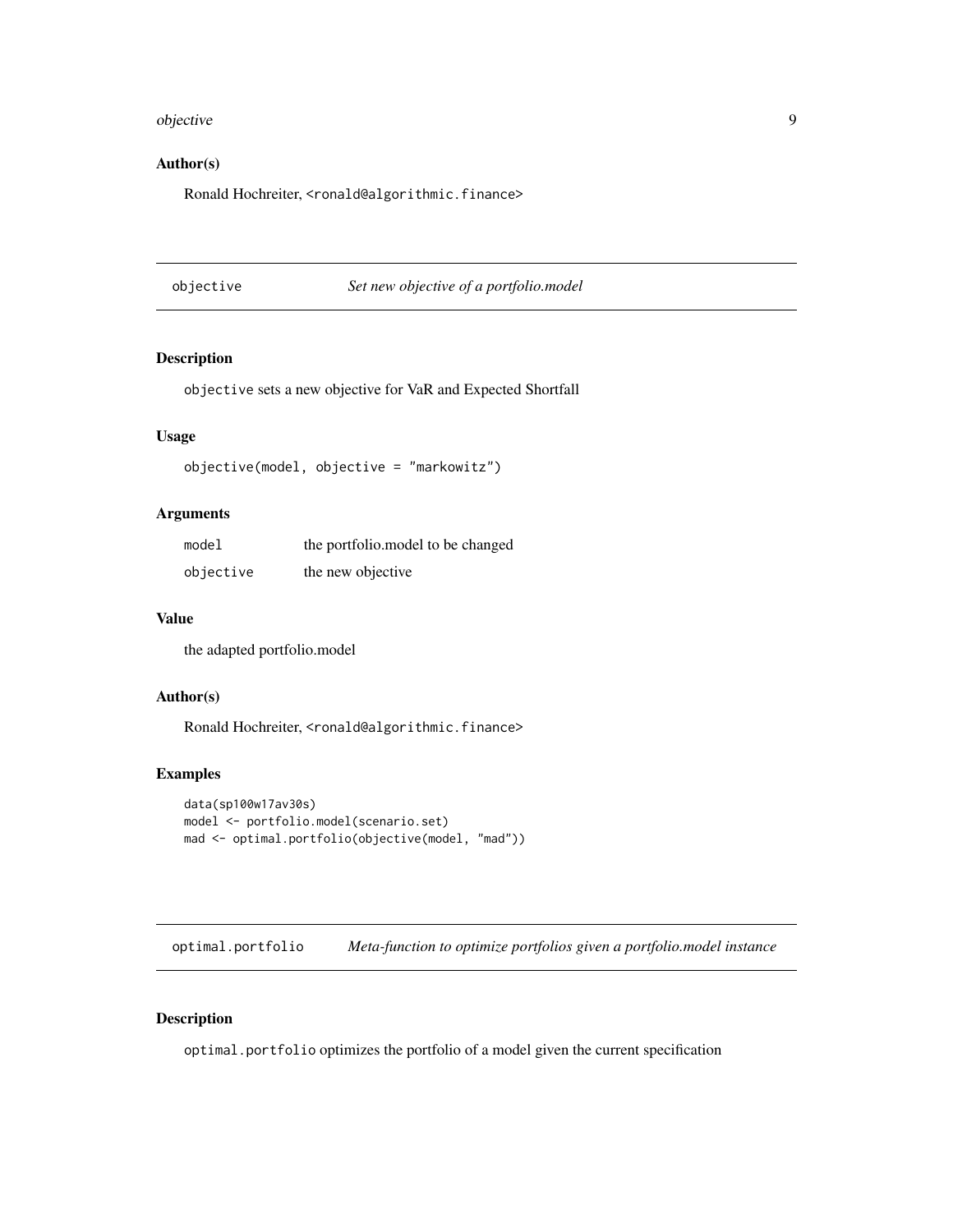#### <span id="page-9-0"></span>Usage

```
optimal.portfolio(input = NULL, ...)
p.opt(input = NULL, ...)
opt.p(input = NULL, ...)
```
# Arguments

| input    | either a portfolio, model or something to convert to a new model    |
|----------|---------------------------------------------------------------------|
| $\cdots$ | other parameters to be passed on to the optimization sub-functions. |

#### Value

an S3 object of class portfolio.model with the optimized portfolio.

#### Author(s)

Ronald Hochreiter, <ronald@algorithmic.finance>

### Examples

```
data(sp100w17av30s)
model <- optimal.portfolio(scenario.set)
```

```
optimal.portfolio.1overN
```
*1 over N portfolio*

# Description

optimal.portfolio.1overN adds a 1 over N portfolio to the portfolio.model

## Usage

```
optimal.portfolio.1overN(model)
```
## Arguments

model the portfolio.model to compute the portfolio of

## Value

the portfolio.model including the newly computed optimal portfolio

#### Author(s)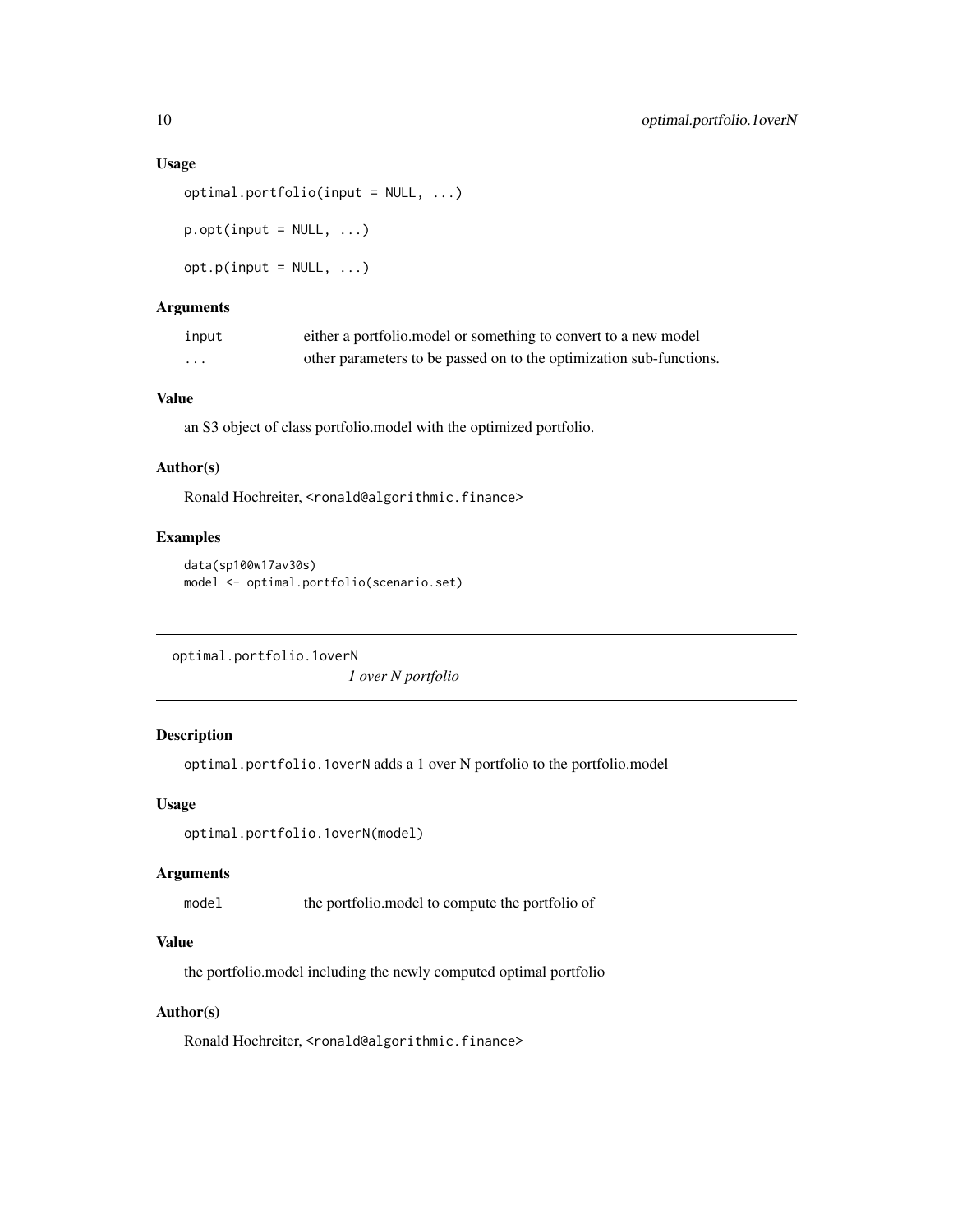<span id="page-10-0"></span>optimal.portfolio.expected.shortfall *Portfolio Optimization minimizing Conditional Value at Risk (CVaR)*

## **Description**

optimal.portfolio.expected.shortfall conducts a Portfolio Optimization minimizing Conditional Value at Risk (CVaR) based on Rockafellar and Uryasev (2001)

#### Usage

```
optimal.portfolio.expected.shortfall(model)
```
#### Arguments

model the portfolio.model to compute the portfolio of

#### Value

the portfolio.model including the newly computed optimal portfolio

#### Author(s)

Ronald Hochreiter, <ronald@algorithmic.finance>

optimal.portfolio.expected.shortfall.long.short *Portfolio Optimization minimizing Conditional Value at Risk (CVaR) with active extensions*

#### Description

optimal.portfolio.expected.shortfall.long.short conducts a Portfolio Optimization minimizing Conditional Value at Risk (CVaR) based on Rockafellar and Uryasev (2001) with active extensions

#### Usage

```
optimal.portfolio.expected.shortfall.long.short(model)
```
#### Arguments

model the portfolio.model to compute the portfolio of

## Value

the portfolio.model including the newly computed optimal portfolio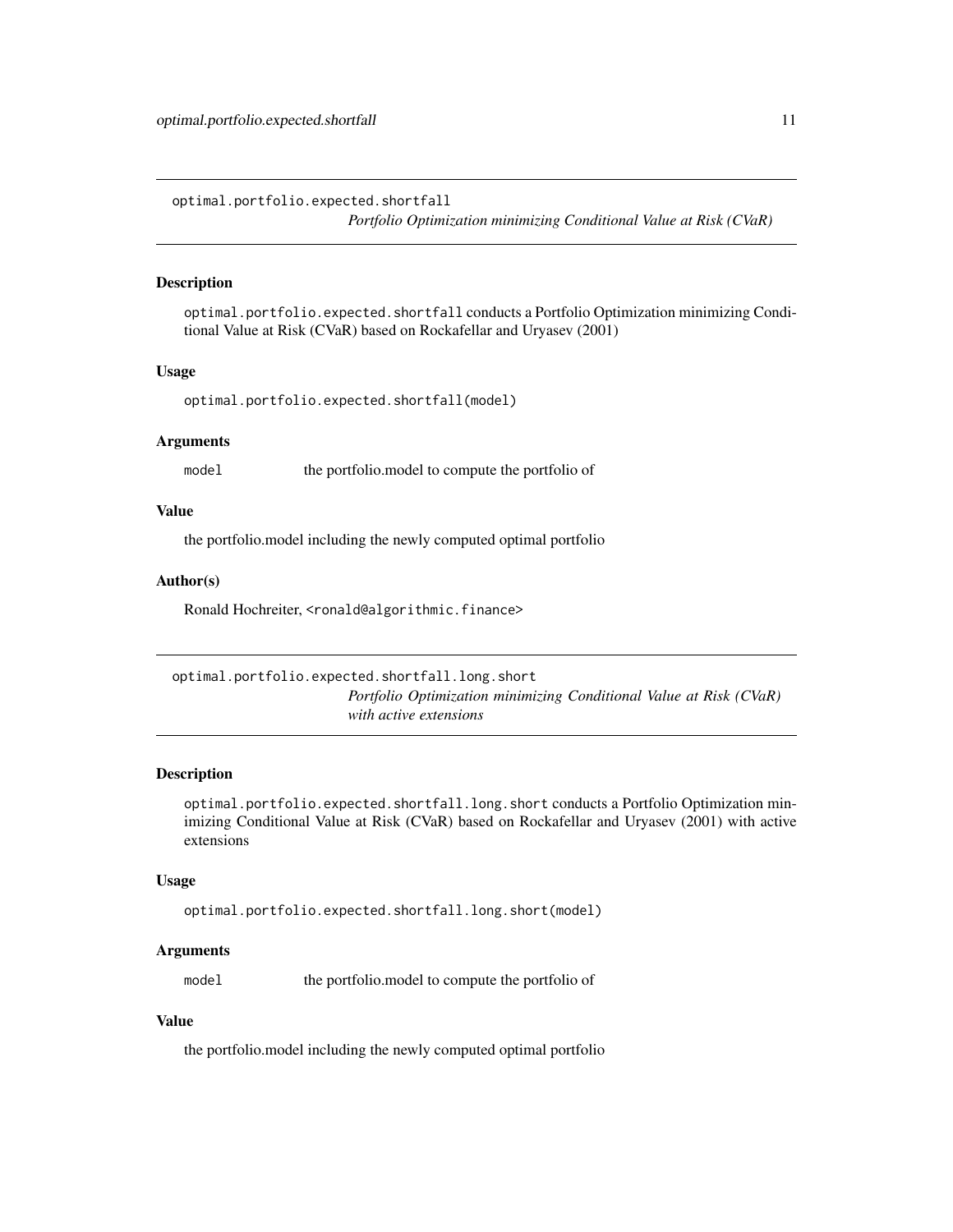#### <span id="page-11-0"></span>Author(s)

Ronald Hochreiter, <ronald@algorithmic.finance>

optimal.portfolio.mad *Portfolio Optimization minimizing MAD*

#### Description

optimal.portfolio.mad conducts a Portfolio Optimization minimizing Mean Absolute Deviation (MAD) based on Konno and Yamazaki (1991)

#### Usage

optimal.portfolio.mad(model)

#### Arguments

model the portfolio.model to compute the portfolio of

#### Value

the portfolio.model including the newly computed optimal portfolio

#### Author(s)

Ronald Hochreiter, <ronald@algorithmic.finance>

optimal.portfolio.mad.long.short *Portfolio Optimization minimizing MAD (Active Extension)*

## Description

optimal.portfolio.mad.long.short conducts a Portfolio Optimization minimizing Mean Absolute Deviation (MAD) based on Konno and Yamazaki (1991) including an active extension

#### Usage

optimal.portfolio.mad.long.short(model)

#### Arguments

model the portfolio.model to compute the portfolio of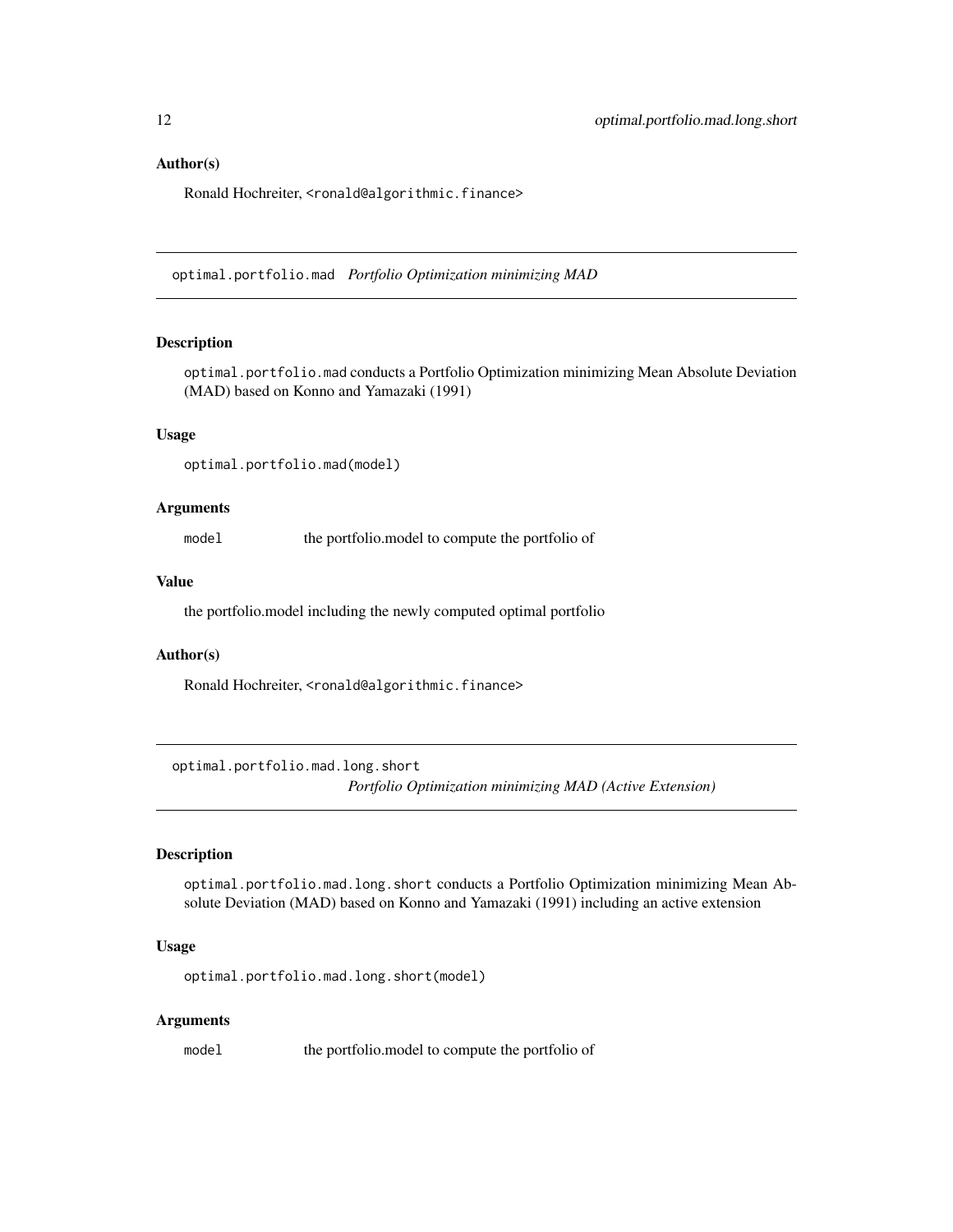#### <span id="page-12-0"></span>Value

the portfolio.model including the newly computed optimal portfolio

#### Author(s)

Ronald Hochreiter, <ronald@algorithmic.finance>

optimal.portfolio.markowitz

*Portfolio Optimization minimizing Standard Deviation*

# Description

portfolio.weights conducts a Portfolio Optimization minimizing Standard Deviation based on Markowitz (1952).

#### Usage

```
optimal.portfolio.markowitz(model)
```
## Arguments

model the portfolio.model to compute the portfolio of

## Value

the portfolio.model including the newly computed optimal portfolio

#### Author(s)

Ronald Hochreiter, <ronald@algorithmic.finance>

optimal.portfolio.momentum

*Momentum portfolio including momentum for active extensions*

#### Description

optimal.portfolio.momentum adds a momentum portfolio to the portfolio.model

#### Usage

optimal.portfolio.momentum(model)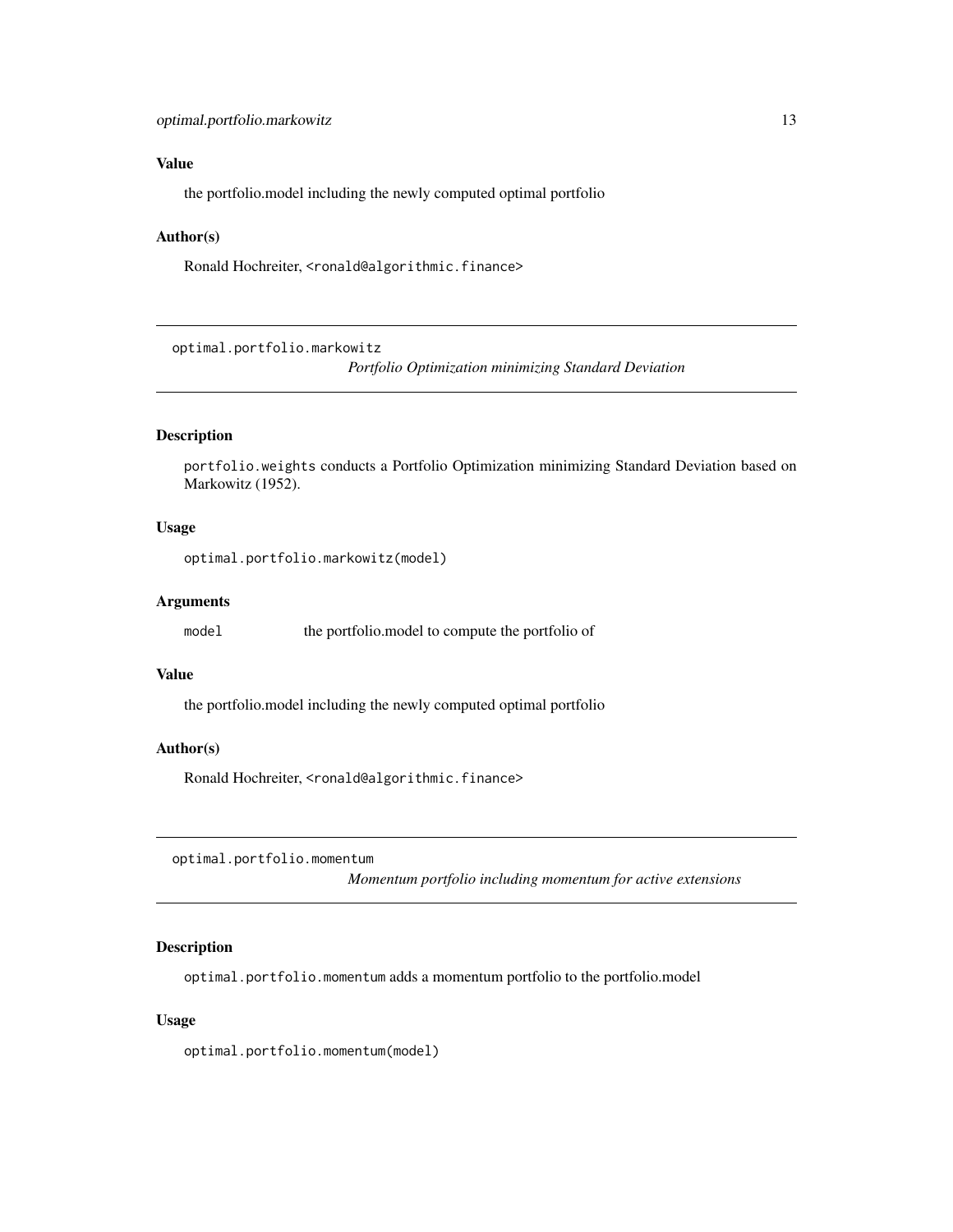## <span id="page-13-0"></span>Arguments

model the portfolio.model to compute the portfolio of

## Value

the portfolio.model including the newly computed optimal portfolio

# Author(s)

Ronald Hochreiter, <ronald@algorithmic.finance>

optimal.portfolio.reward

*Compute maximum/minimum return portfolio given the constraints*

# Description

optimal.portfolio.reward computes a maximum/minimum return portfolio given the constraints

## Usage

```
optimal.portfolio.reward(model)
```
#### Arguments

model the portfolio.model to compute the portfolio of

#### Value

the portfolio.model including the newly computed optimal portfolio

#### Author(s)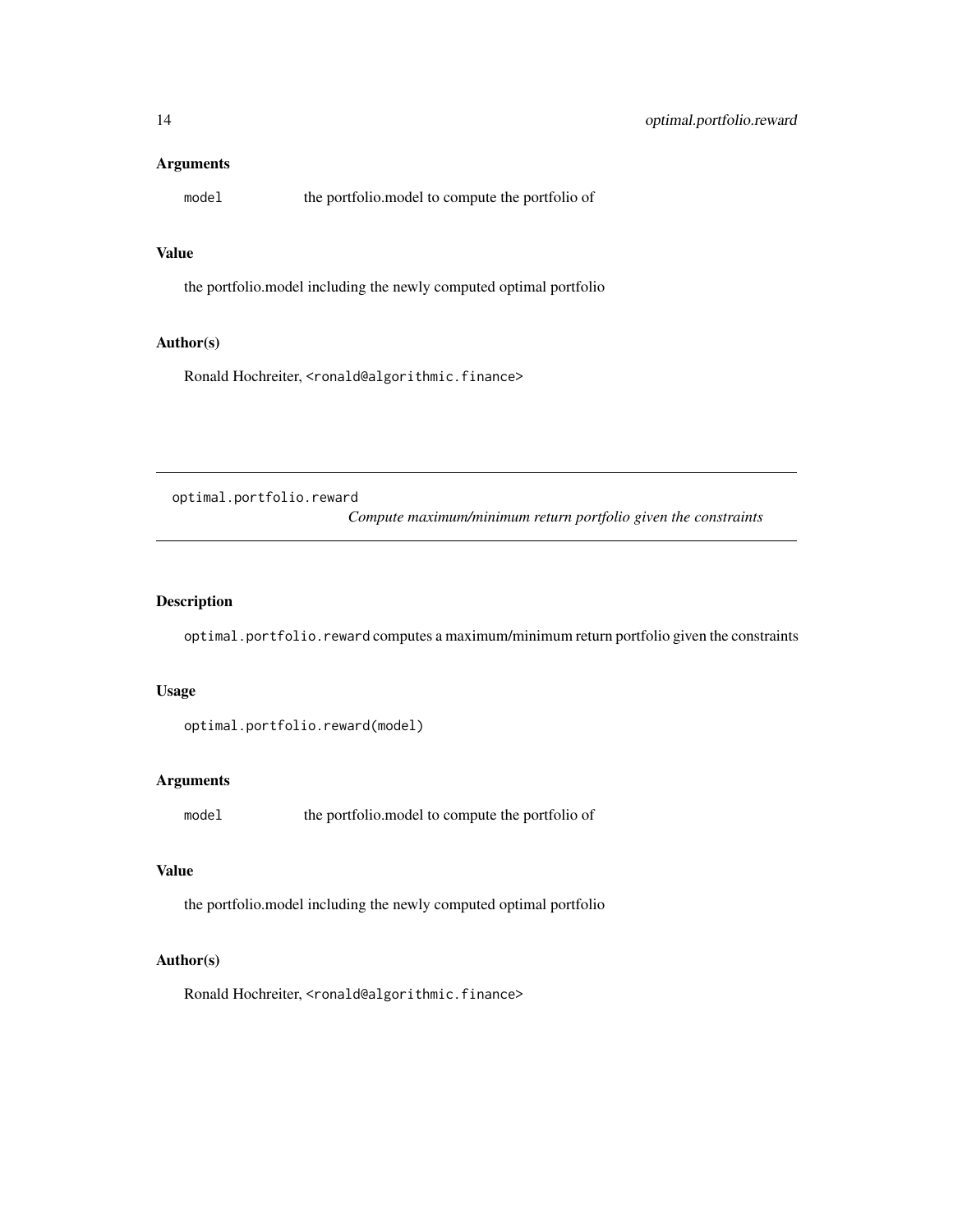<span id="page-14-0"></span>

#### Description

po.tutorial returns the filename of a specific portfolio.optimization package tutorial. If no tutorial is given or the tutorial is missspelled, a list of available tutorials is printed.

#### Usage

```
po.tutorial(tutorial = "")
```
## Arguments

tutorial name of the tutorial to open

# Value

Nothing if no tutorial specified, otherwise the path to the tutorial.

#### Author(s)

Ronald Hochreiter, <ronald@algorithmic.finance>

#### Examples

```
## Not run:
file.edit(po.tutorial("101"))
file.edit(po.tutorial("compare"))
```
## End(Not run)

portfolio.loss *Return the loss distribution of the portfolio.model*

## Description

portfolio.loss return the loss distribution of the portfolio.model

## Usage

```
portfolio.loss(model)
```
l(model)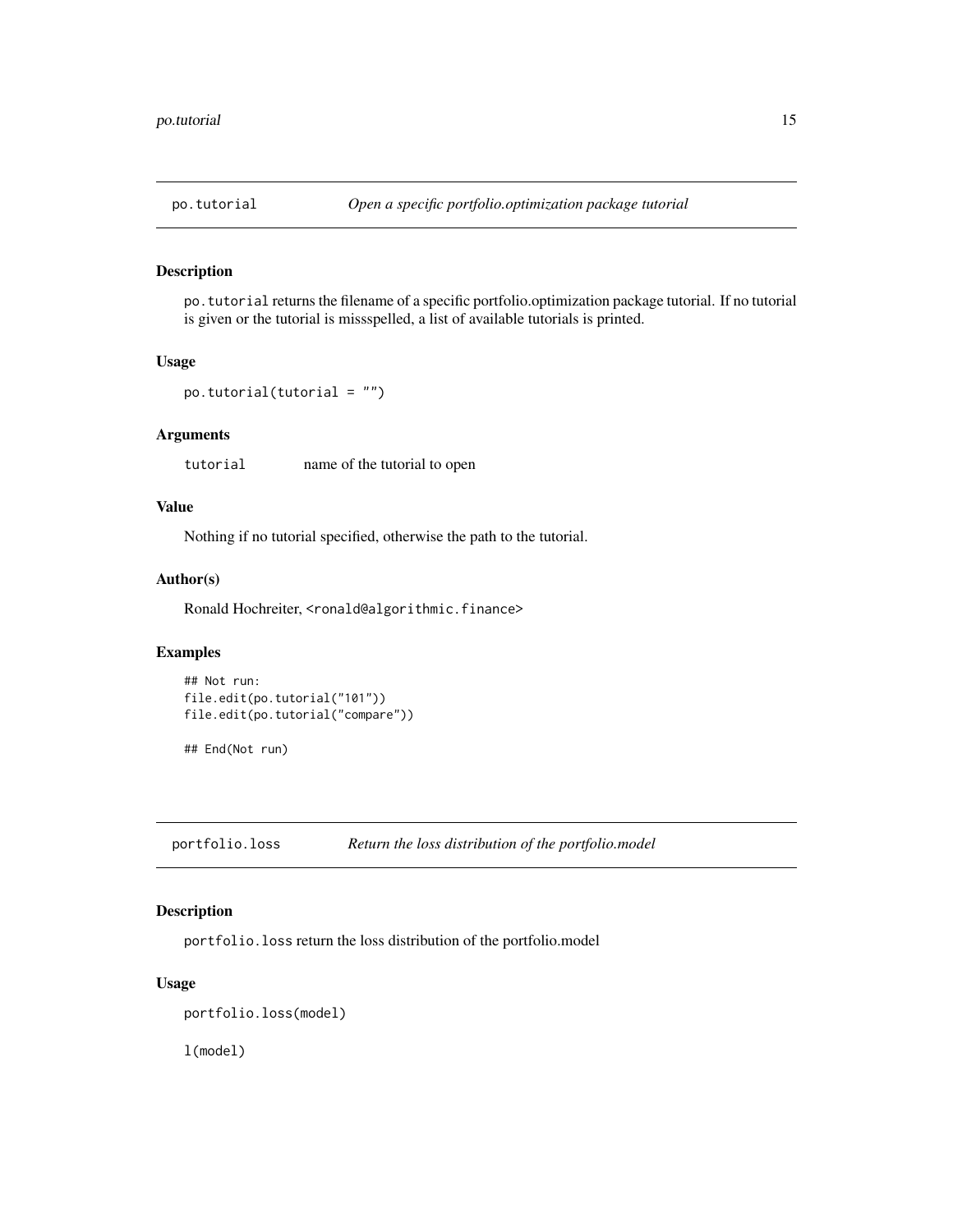## Arguments

model the portfolio.model to display

## Value

nothing

#### Author(s)

Ronald Hochreiter, <ronald@algorithmic.finance>

portfolio.model *Create a portfolio.model instance (or fix an existing one)*

# Description

portfolio.model creates a new S3 portfolio.model instance or fixes an existing one.

#### Usage

portfolio.model(input = NULL)

p.mo(input = NULL)

# Arguments

input model, scenario.set or mean.covariance list

#### Value

an S3 object of class portfolio.model

## Author(s)

<span id="page-15-0"></span>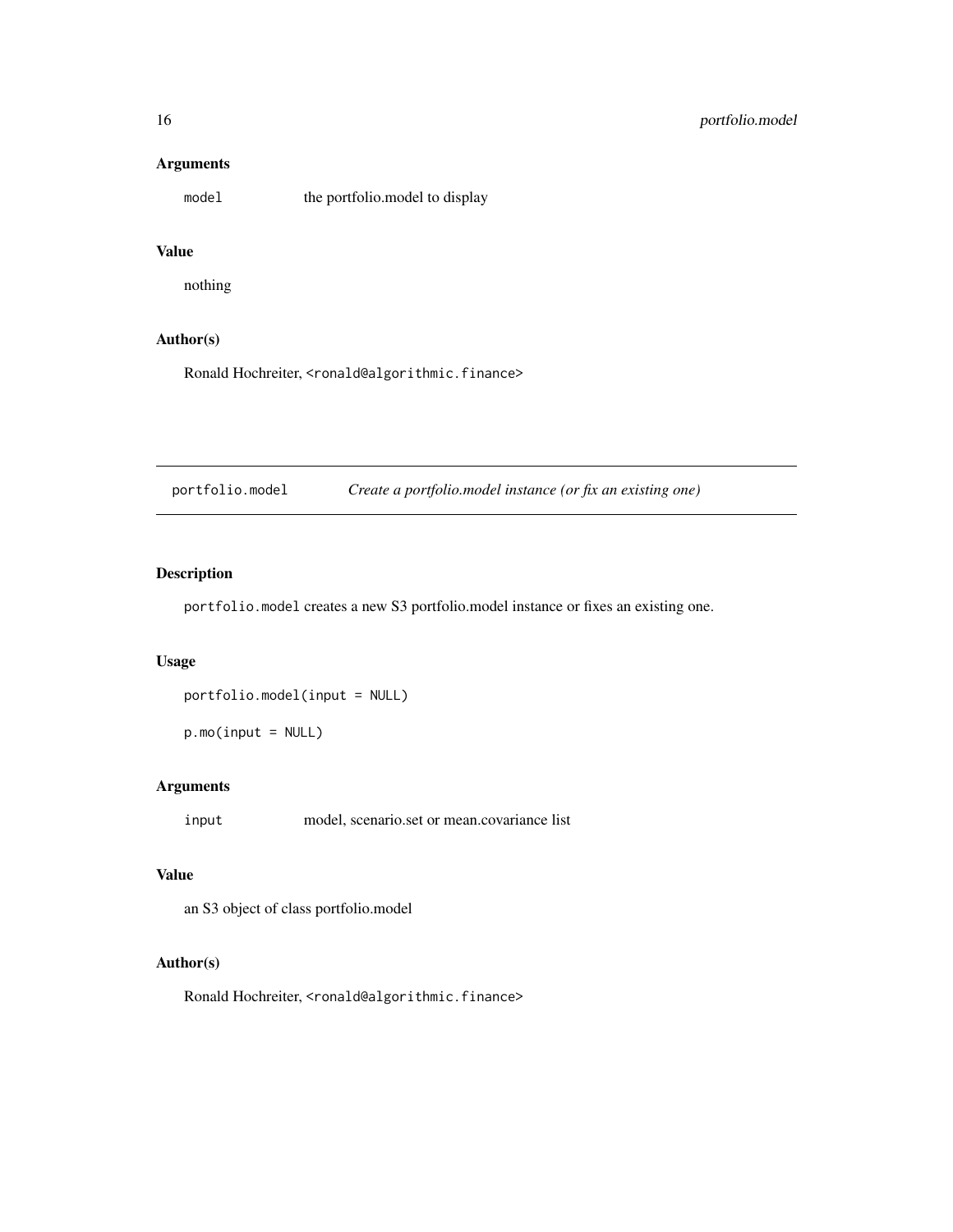<span id="page-16-0"></span>portfolio.weights *Return the portfolio weights of a portfolio.model*

## Description

portfolio.weights return the portfolio weights of a portfolio.model

## Usage

```
portfolio.weights(model)
```
portfolio(model)

w(model)

weights(model)

x(model)

#### Arguments

model the portfolio.model to return the portfolio weights from

## Value

a vector of portfolio weights or NULL if no weights are available yet.

#### Author(s)

Ronald Hochreiter, <ronald@algorithmic.finance>

## Examples

```
data(sp100w17av30s)
portfolio.weights(optimal.portfolio(scenario.set))
```
print.portfolio.model *Overload print() for portfolio.model*

## Description

print.portfolio.model overloads print() and outputs some information about the portfolio.model object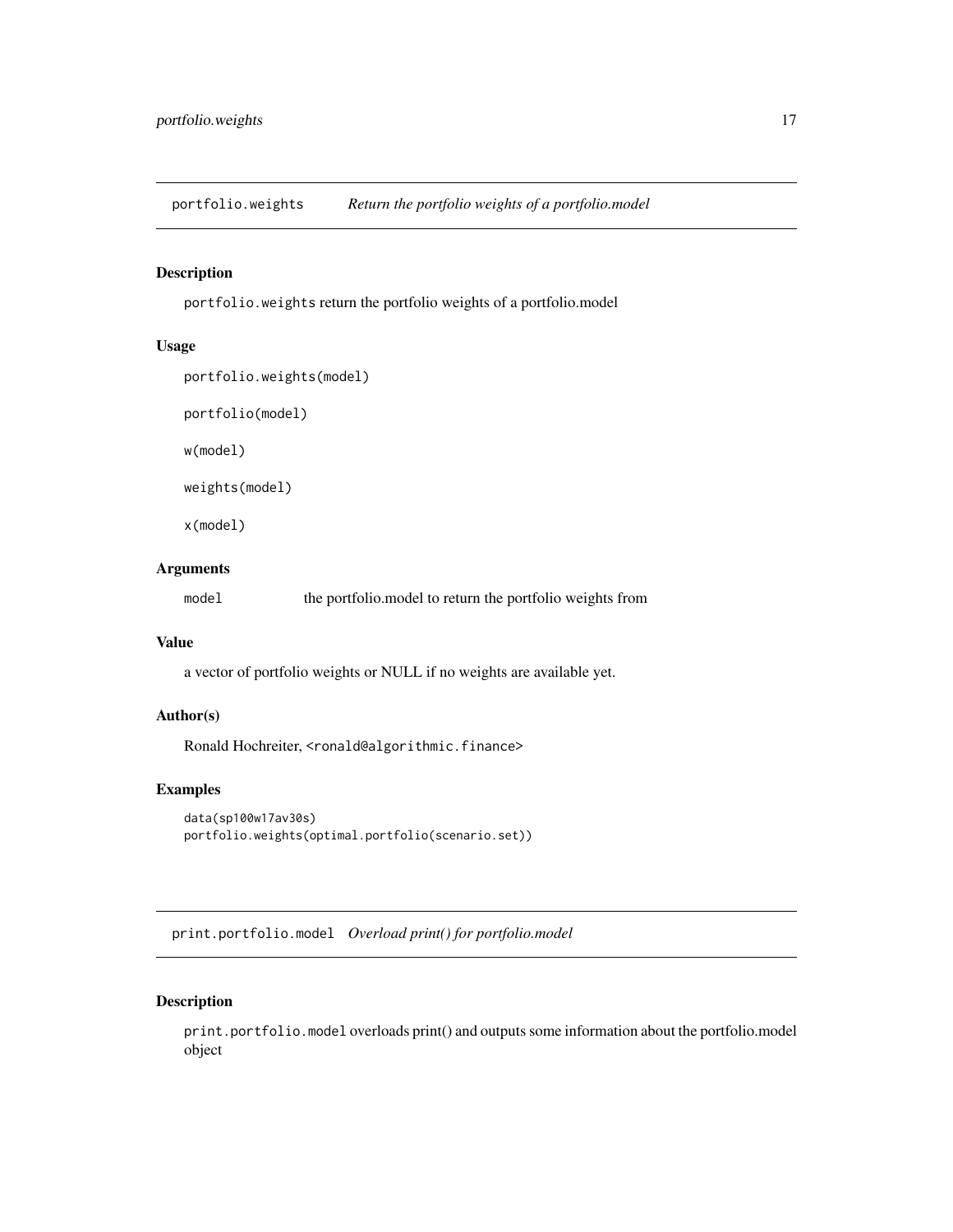## <span id="page-17-0"></span>Usage

## S3 method for class 'portfolio.model'  $print(x, \ldots)$ 

#### Arguments

|          | the portfolio. model to display |
|----------|---------------------------------|
| $\cdots$ | further parameters              |

# Value

nothing

#### Author(s)

Ronald Hochreiter, <ronald@algorithmic.finance>

sp100w17 *S&P 100 weekly stock returns 2017*

## Description

A dataset sp100w17 containing the (crude) weekly returns of (almost) all S&P 100 stocks of 2017, daily basis (101 stocks, 251 returns).

## Usage

data(sp100w17)

#### Format

One xts time series object with 251 rows and 101 columns.

## Details

Furthermore contains a vector sp100w17av with the average trading volume of all stocks in 2017 to be used for a subselection.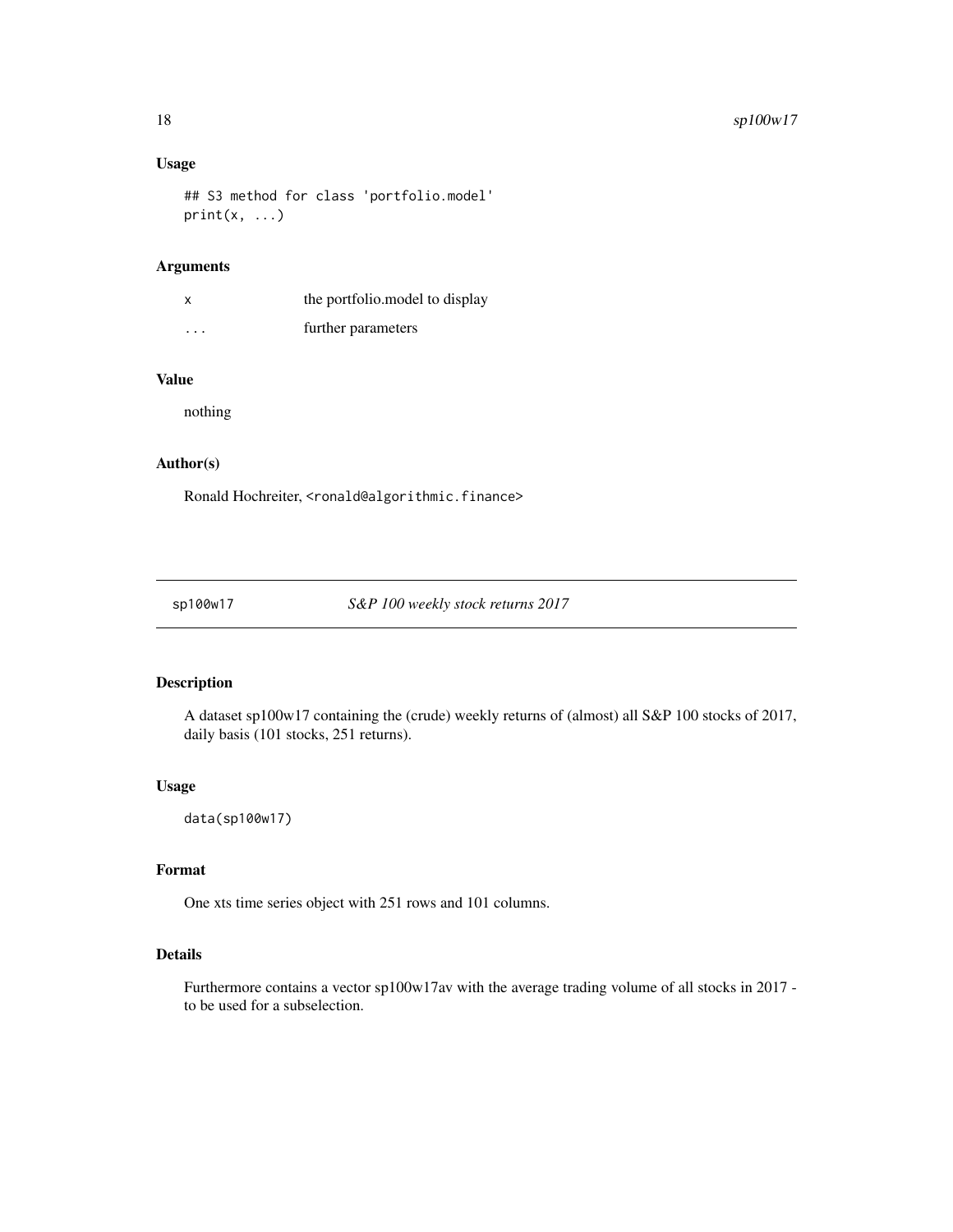<span id="page-18-0"></span>

## Description

A vector sp100w17av with the average trading volume of all stocks in 2017 - to be used e.g. for a subselection.

## Usage

data(sp100w17)

# Format

One named numeric vector of length 101.

| sp100w17av30s | S&P 100 weekly stock returns 2017 of 30 stocks with the highest aver- |
|---------------|-----------------------------------------------------------------------|
|               | age trading volume over the whole year                                |

## Description

A sceario sp100w17 containing the (crude) weekly returns of (almost) all S&P 100 stocks of 2017, daily basis (101 stocks, 251 returns).

#### Usage

```
data(sp100w17av30s)
```
## Format

A named matrix scenario.set with 251 rows and 30 columns.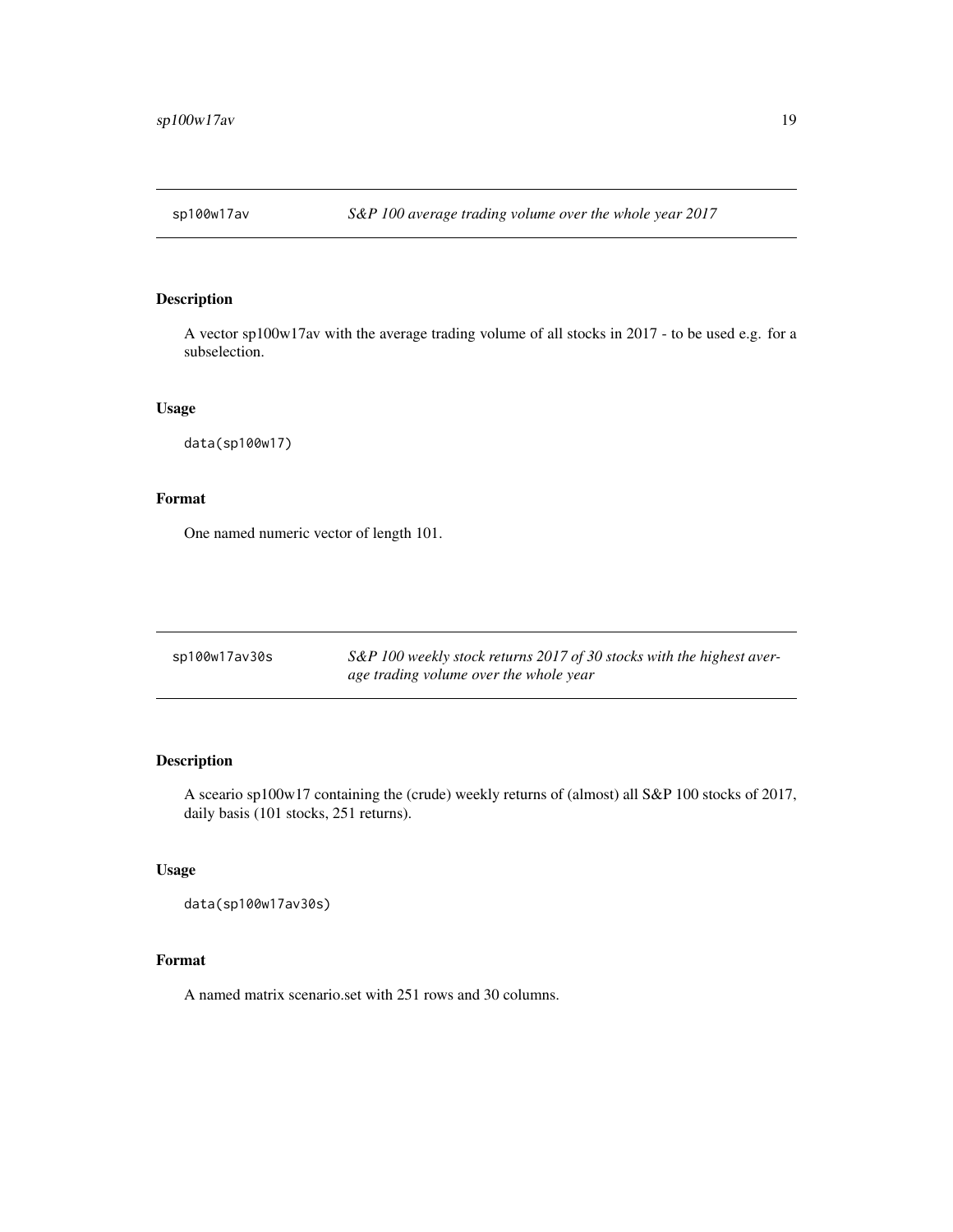<span id="page-19-0"></span>

# Description

upper.bound sets lower bounds on assets within a portfolio.model

## Usage

upper.bound(model,  $v1 = NULL$ ,  $v2 = NULL$ )

# Arguments

| model | the portfolio. model to adapt the upper bounds                           |
|-------|--------------------------------------------------------------------------|
| ν1    | either one upper bound or lower bounds for all assets                    |
| v2    | if not empty then v1 contains the positions (or names) and v2 the bounds |

# Value

portfolio.model with new upper bounds

## Author(s)